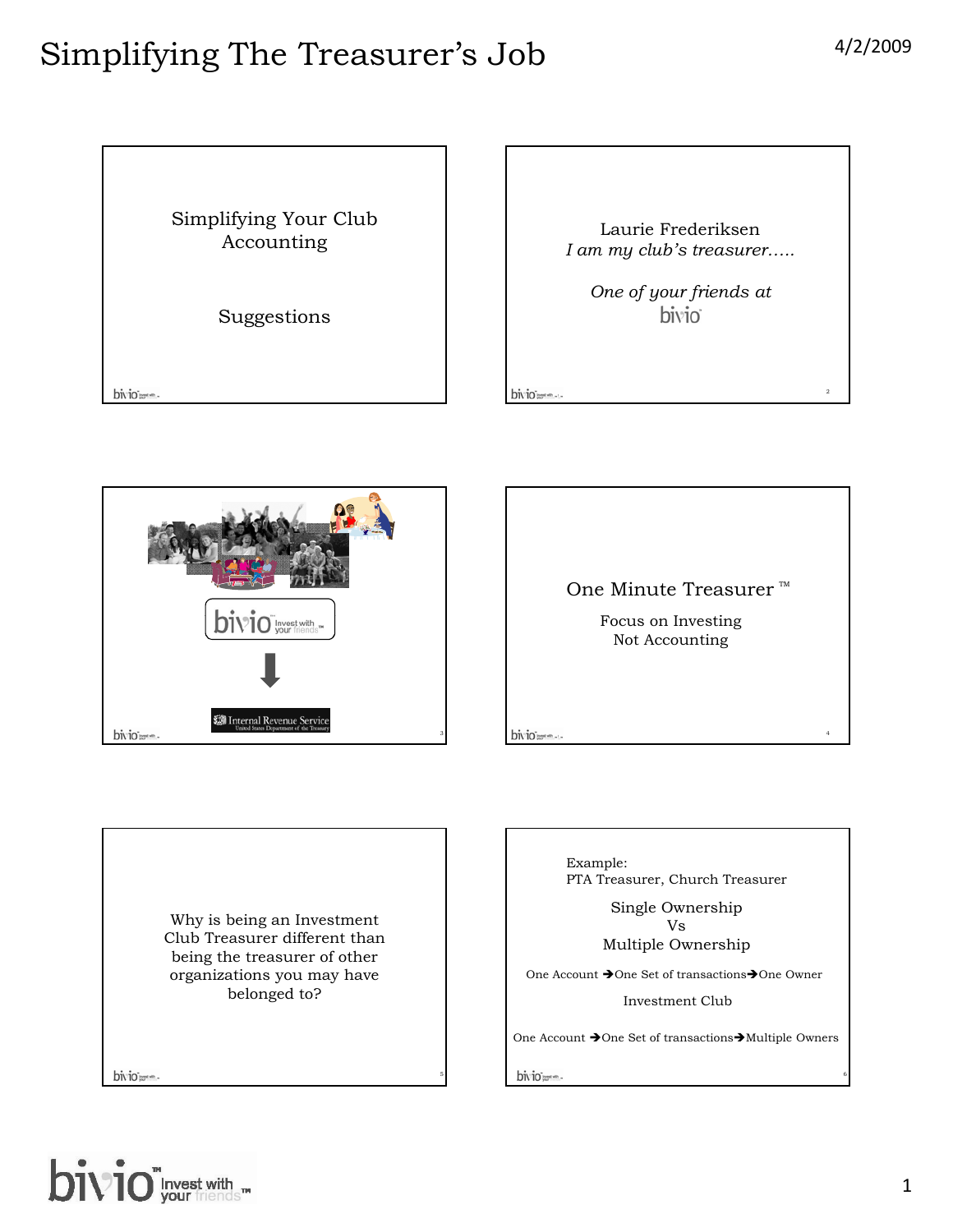8

10

12

#### Simplifying The Treasurer's Job 4/2/2009

In addition to entering transactions,

you are tracking how much of each transaction applies to each club member

bivio-

Transactions are allocated to members as they occur, based on their ownership percentages at that time

bivio-

7

9

11

So,

at the beginning,

your club will probably think,

we'll all put in the same amount of money on the same date and share all our expenses equally!

That's easy to understand!

Except…

bivio-

#### Life Happens

People miss payments for legitimate reasons People will have times where they can't contribute as much as they used to People will need some of the money they've invested in your club People may want to join your club

Under these circumstances, it becomes more complicated for your treasurer to enter transactions and keep everyone "equal"

bivio men-

Trying to do so is going to lead your treasurer into trouble

bivio men-



That is no reason you can't have a healthy, well functioning investment club

Because,

Your treasurer can easily account for everyone having different ownership

bivio present-

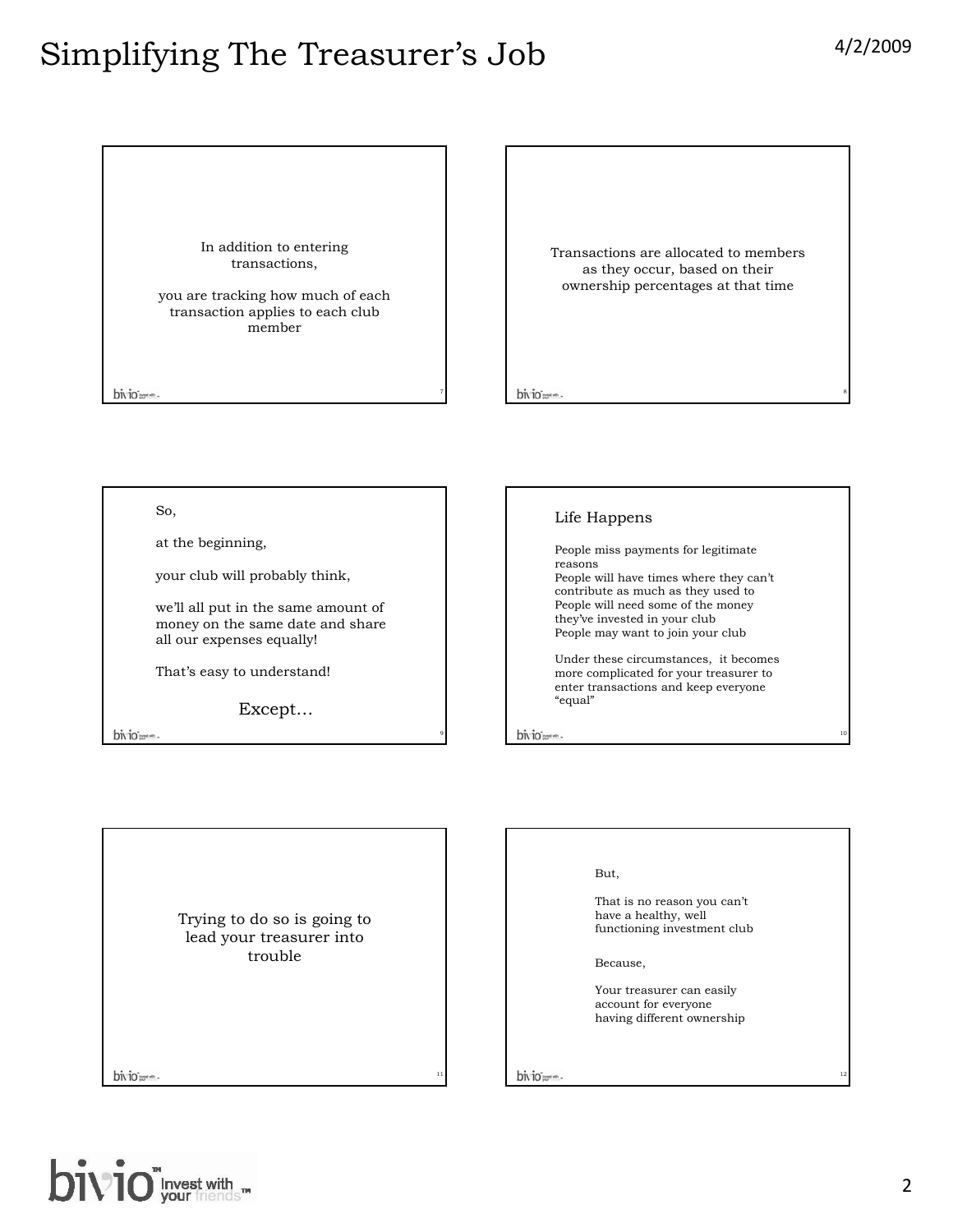



But,

We also need to track club member ownership of the Pool of Assets

15

17



We use Unit Based Accounting to allow for the inevitable variation in club ownership In an Investment Club, perfectly acceptable reasons will result in member contributions differing in amounts and timing This is OK

bivio pres-

bivio-



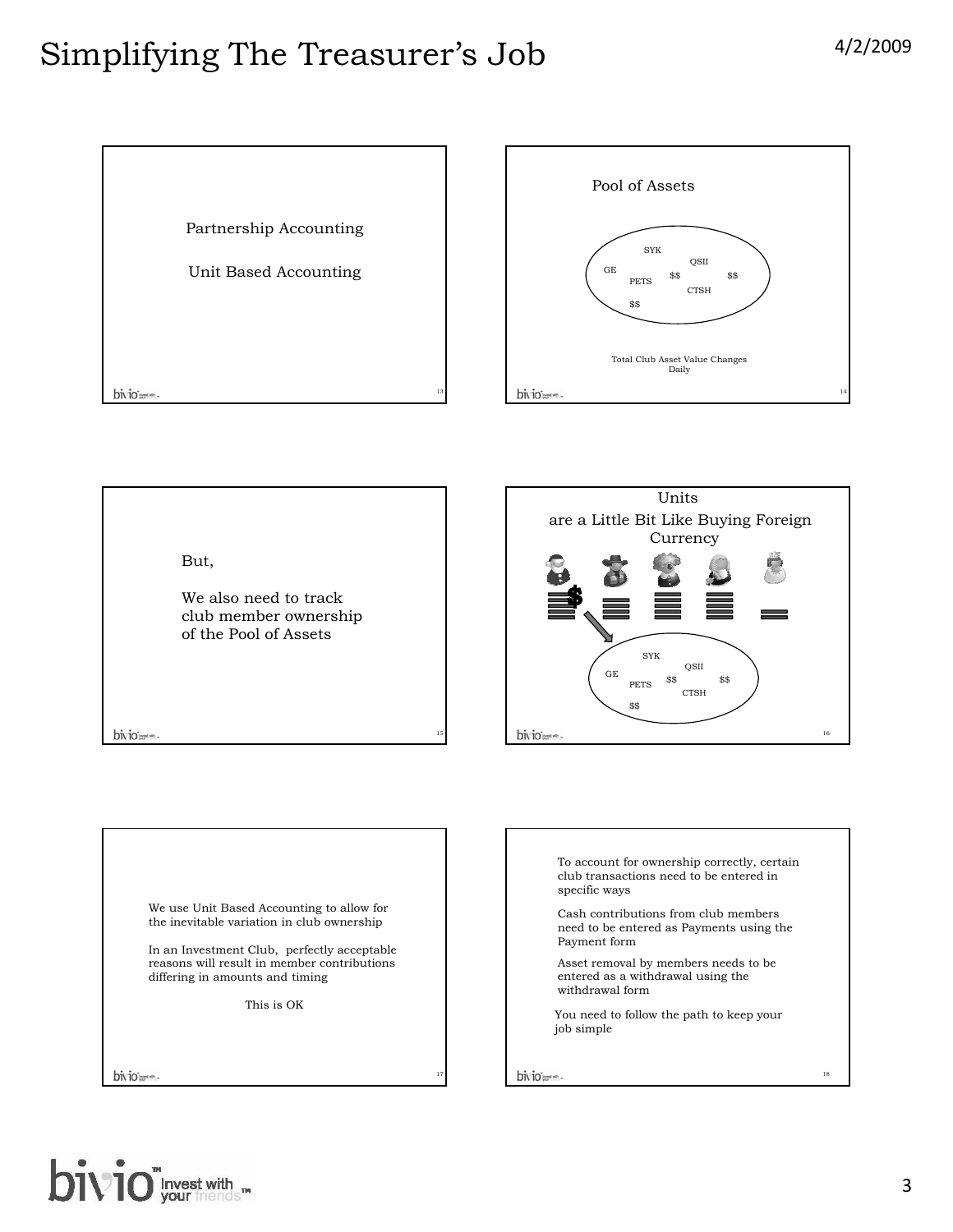









#### Accounting Setup

- Use brokers which are supported by AccountSync
	- BUYandHOLD
	- Charles Schwab
	- E\*TRADE
	- Fidelity Investments
	- OptionsXpress
	- Scottrade
	- ShareBuilder
	- TD Ameritrade
	-
	- UBS Financial Services Inc

bivio menu-



24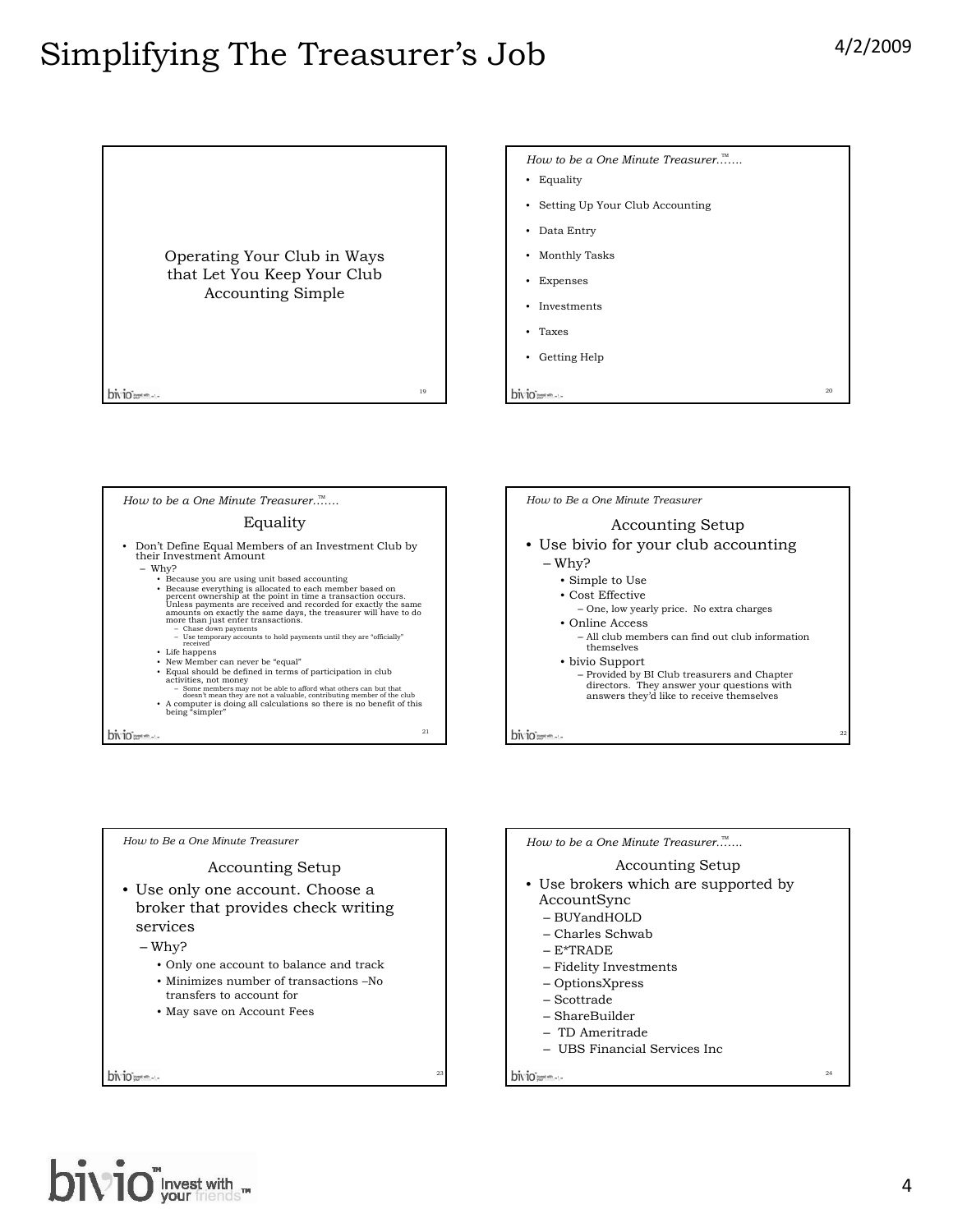26



27



|                         | How to be a One Minute Treasurer                                                                                                                                                                                                                |            |               |   |
|-------------------------|-------------------------------------------------------------------------------------------------------------------------------------------------------------------------------------------------------------------------------------------------|------------|---------------|---|
|                         | Data Entry-Example, Dividend Received                                                                                                                                                                                                           |            |               |   |
|                         | AccountSync Summary for Hi Ho. TD Ameritrade 03/18/2009 [1461] X                                                                                                                                                                                |            |               |   |
|                         | bivio Customer Support to Club                                                                                                                                                                                                                  |            |               |   |
|                         | AccountSync Summary for Hi Ho. TD Ameritrade 03/18/2009                                                                                                                                                                                         |            |               |   |
|                         | *** Automatic Transactions ***                                                                                                                                                                                                                  |            |               |   |
|                         | The following transactions were imported automatically and require no<br>futher action.                                                                                                                                                         |            |               |   |
|                         | 03/17/2009<br>Cash distribution FDS. QUALIFIED DIVIDEND<br>Amount: \$ 14.40                                                                                                                                                                     |            |               |   |
|                         | This message from bivio com was sent on behalf of a bivio user.<br>If you have received this message in error, we apologize for any<br>inconvenience. Please email support@bivio.com and we will remove<br>your email address from our database |            |               |   |
| 03/17/2009 account sync | Dividend, FactSet Research Systems Inc (FDS)<br>QUALIFIED DIVIDEND                                                                                                                                                                              | 14.40      | 3 342 95 edit | п |
| 03/12/2009 account_sync | Dividend, Jack Henry & Associates Inc (JKHY)<br>QUALIFIED DIVIDEND                                                                                                                                                                              | 12.75      | 3.328.55 mm   | т |
|                         | 03/09/2009 account_sync Purchased 50 shares Quality Systems Inc (QSII) at 34.2 per share, 9.99 commission                                                                                                                                       | (1.719.99) | 3 315 80 edit | п |
| investments             |                                                                                                                                                                                                                                                 |            | 29            |   |

How to be a One Minute Treasurer…<sup>™</sup>……

your brokerage directly

account on a certain date

– Why?

bivio ---

treasurer

Data Entry

• Have members mail their payments to

• Members should have responsibility for making sure checks are deposited, not

• Eliminates a step. Members may be able to setup recurring electronic payments so you can count on receiving them in your club

How to be a One Minute Treasurer.<sup>™</sup>……

#### Data Entry

- Use the penny identification system for payments
- Why?
	- So you know whose is whose
	- AccountSync will "learn" which amounts belong to which club member and suggest that as the entry you want to make

| 02/23/2009 account_sync | Identify Credit<br>Unassigned credit. TD Ameritrade<br>ECEPT<br>Identify Credit                 | 100 04 | 4.960.63 |
|-------------------------|-------------------------------------------------------------------------------------------------|--------|----------|
| 02/23/2009 account sync | account transfer<br>Unassigned credit. TD Ameritrade<br>multiple payment<br>ECEPT<br>single fee | 50.03  | 4 860 59 |
| 02/23/2009 account_sync | single payment<br>Toeffithy Cheat M Unassigned credit, TD Ameritrade<br>PERSONAL CHECK RECEIPT  | 50.02  | 4.810.56 |
|                         |                                                                                                 |        |          |
| bivio mento             |                                                                                                 |        | 30       |

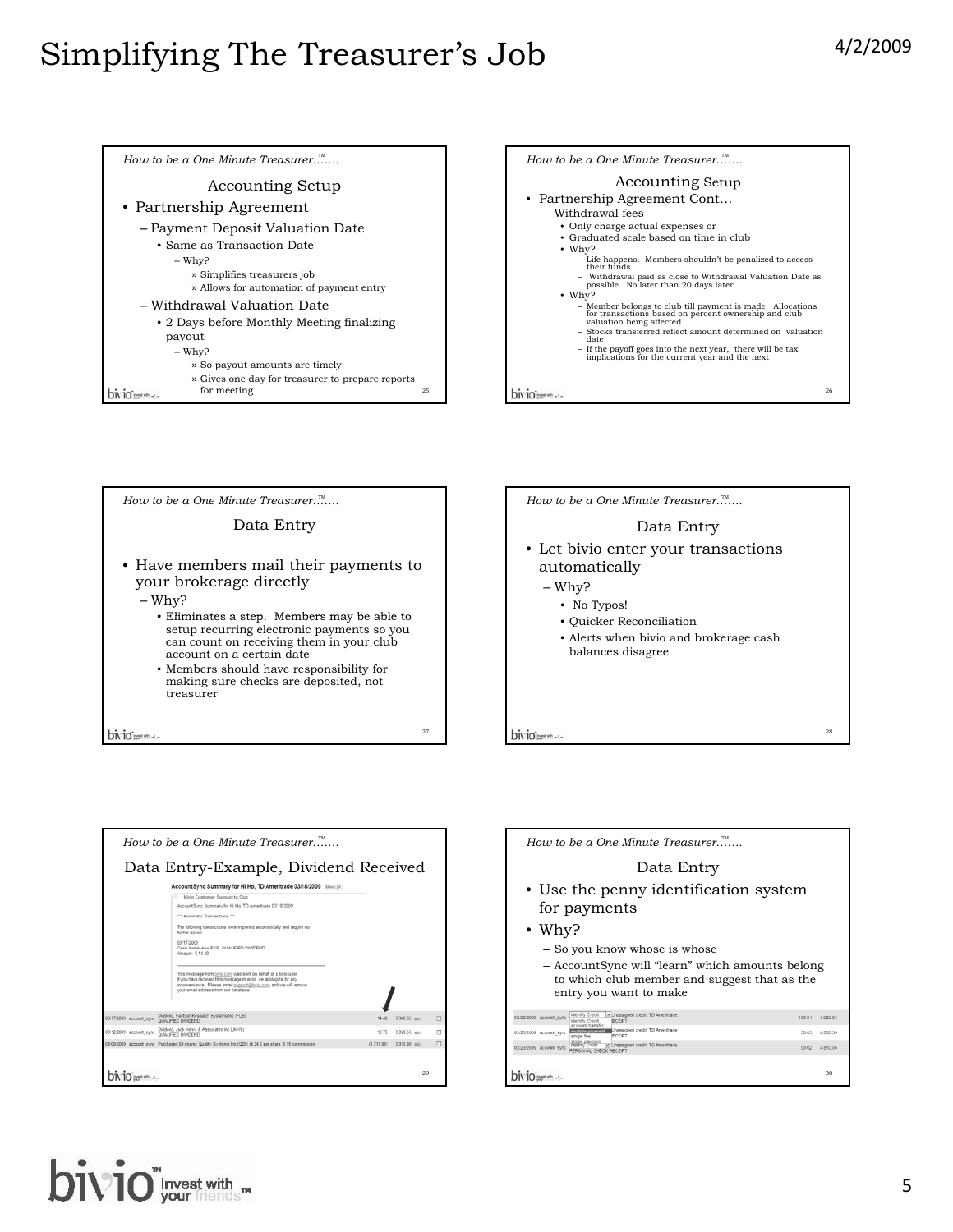











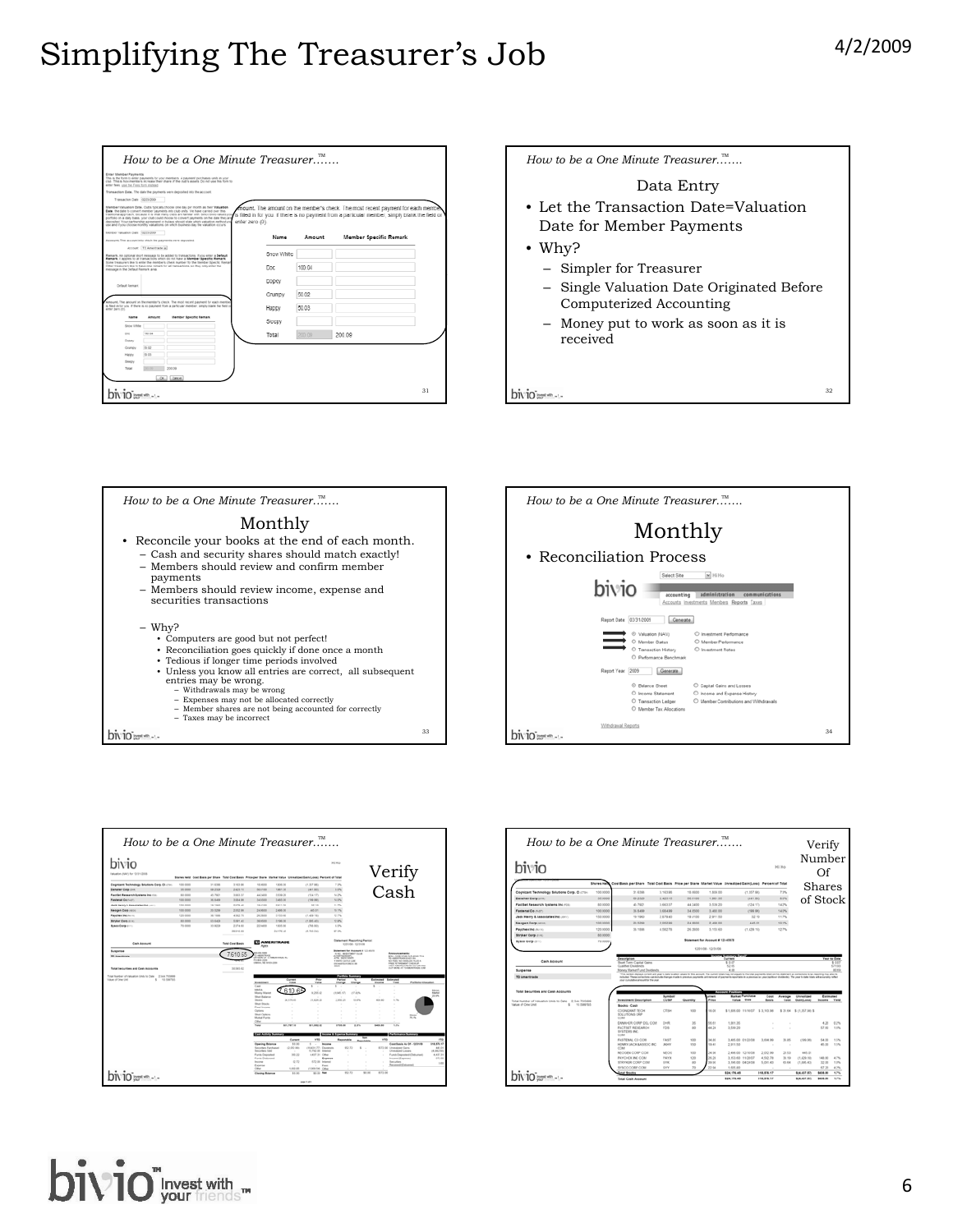|                                                  |                                 |                      |           |                                  |              | <b>Member Payments</b> | Verify |  |
|--------------------------------------------------|---------------------------------|----------------------|-----------|----------------------------------|--------------|------------------------|--------|--|
| bivio                                            |                                 |                      |           |                                  |              |                        |        |  |
| Member Status                                    |                                 |                      |           |                                  |              |                        |        |  |
| Report Date: 03/31/2009                          |                                 |                      |           | Show Payments Since: 02/28/2009  | Generate     |                        |        |  |
| "/using prices from market close for 03/30/2009) |                                 |                      |           |                                  |              |                        |        |  |
| Name                                             | <b>Paid Since</b><br>02/28/2009 | Total Paid Tax Basis |           | <b>Units Since</b><br>02/28/2009 | Units        | Market Value Percent   |        |  |
| White, Snow                                      | 25.01                           | 6,437.83             | 6,450.67  | 2.637444                         | 531.796698   | 5.320.98               | 21.5%  |  |
| Doc                                              | 100.04                          | 3.752.38             | 3.590.51  | 10.572749                        | 276.555315   | 2.767.12               | 11.2%  |  |
| Dopey                                            | 200.07                          | 1.635.84             | 1.541.99  | 21.14441                         | 138 305123   | 1,383.83               | 5.6%   |  |
| Grumpy                                           | 50.02                           | 3.401.94             | 3,248.11  | 5.274888                         | 243.745006   | 2,438.83               | 9.8%   |  |
| Happy                                            | 25.03                           | 6.989.44             | 7.003.29  | 2 645301                         | 571 621616   | 5.719.46               | 23.1%  |  |
| Sleepy                                           | 50.05                           | 8.839.30             | 8.894.67  | 5.289545                         | 713 248334   | 7.136.53               | 28.8%  |  |
|                                                  | 450.22                          | 31.056.73            | 30.729.24 | 47.564368                        | 2.475.272092 | 24.766.75              | 100.0% |  |
| $1$ unit = $5$ $10.005668$                       |                                 |                      |           |                                  |              |                        |        |  |
|                                                  |                                 |                      |           |                                  |              |                        |        |  |

| Date<br>Description<br>Investment Purchases, Sales, and Transfers<br>Date<br>Description<br>Cost Basis<br>1,719.99<br>63/09/2009 Purchased 50 shares Quality Systems Inc (QSR) at 34.2 per share. 5.99 commission<br>63/27/2009 Purchased 80 shares Cognizant Technology Solutions Corp. Cl (CTSH) at 20.12 per share. 9:39 commission<br>1.619.59<br>Investment Distributions - Cash and Reinvested<br>Date<br>Description<br>Dividend<br>-<br>Dividend, Jack Henry & Associates Inc (JKHY)<br>03/12/2009<br>12.75<br>QUALIFIED DWOEND<br>Dividend, FactSet Research Systems Inc (FDS)<br>03/17/2009<br>54.40<br>OLIALIERD DV/OEND<br>27.55<br>Investment Splits, Spin-offs and Mengers<br>Date<br>New Shares<br>Description<br>Member Contributions and Withdrawals<br>Date<br>Cash<br>Description<br>Units |  |  |  |
|---------------------------------------------------------------------------------------------------------------------------------------------------------------------------------------------------------------------------------------------------------------------------------------------------------------------------------------------------------------------------------------------------------------------------------------------------------------------------------------------------------------------------------------------------------------------------------------------------------------------------------------------------------------------------------------------------------------------------------------------------------------------------------------------------------------|--|--|--|
|                                                                                                                                                                                                                                                                                                                                                                                                                                                                                                                                                                                                                                                                                                                                                                                                               |  |  |  |
|                                                                                                                                                                                                                                                                                                                                                                                                                                                                                                                                                                                                                                                                                                                                                                                                               |  |  |  |
|                                                                                                                                                                                                                                                                                                                                                                                                                                                                                                                                                                                                                                                                                                                                                                                                               |  |  |  |
|                                                                                                                                                                                                                                                                                                                                                                                                                                                                                                                                                                                                                                                                                                                                                                                                               |  |  |  |
|                                                                                                                                                                                                                                                                                                                                                                                                                                                                                                                                                                                                                                                                                                                                                                                                               |  |  |  |
|                                                                                                                                                                                                                                                                                                                                                                                                                                                                                                                                                                                                                                                                                                                                                                                                               |  |  |  |
|                                                                                                                                                                                                                                                                                                                                                                                                                                                                                                                                                                                                                                                                                                                                                                                                               |  |  |  |
|                                                                                                                                                                                                                                                                                                                                                                                                                                                                                                                                                                                                                                                                                                                                                                                                               |  |  |  |
|                                                                                                                                                                                                                                                                                                                                                                                                                                                                                                                                                                                                                                                                                                                                                                                                               |  |  |  |
|                                                                                                                                                                                                                                                                                                                                                                                                                                                                                                                                                                                                                                                                                                                                                                                                               |  |  |  |
|                                                                                                                                                                                                                                                                                                                                                                                                                                                                                                                                                                                                                                                                                                                                                                                                               |  |  |  |
| 03/19/2009 Payment, Doc.<br>500.04<br>10.672745                                                                                                                                                                                                                                                                                                                                                                                                                                                                                                                                                                                                                                                                                                                                                               |  |  |  |
| 03/20/2009 4 member payments<br>300 13<br>31.702074                                                                                                                                                                                                                                                                                                                                                                                                                                                                                                                                                                                                                                                                                                                                                           |  |  |  |
| 03/23/2009 Payment, Sleepy<br>53.05<br>6.209645<br>450 22 47 564368                                                                                                                                                                                                                                                                                                                                                                                                                                                                                                                                                                                                                                                                                                                                           |  |  |  |





| Expenses                                                                                                                                                                                                                                    |    |
|---------------------------------------------------------------------------------------------------------------------------------------------------------------------------------------------------------------------------------------------|----|
| • Only enter expenses in your club books that<br>apply to all members                                                                                                                                                                       |    |
| – Why?                                                                                                                                                                                                                                      |    |
| • That is what the software is designed for                                                                                                                                                                                                 |    |
| • Expenses can be allocated to each member in one of two<br>ways                                                                                                                                                                            |    |
| - Each person pays an equal percentage of their share of the club<br>- Each person pays an equal dollar amount                                                                                                                              |    |
| • Software is not designed to enter expenses that only apply<br>to a single member                                                                                                                                                          |    |
| - Having to enter that type of transaction is very complicated for<br>vour treasurer                                                                                                                                                        |    |
| • Member expenses are passed through in a partnership.<br>There is no benefit to accounting for individual ones in<br>the club books. A member can pay them directly and still<br>enter them in the same place on their personal income tax |    |
| • Just because you have a club treasurer and a financial<br>account doesn't mean all expenses should go through it                                                                                                                          |    |
| DIVIO =====                                                                                                                                                                                                                                 | 41 |

How to be a One Minute Treasurer…<sup>™</sup>……

#### Expenses

- Do not enter non-deductible expenses in your club books
	- Why?
		- Again, you are not running a check register, you are accounting for an investment partnership
		- These expenses can create extra work for the treasurer with no benefit to the club

```
bivio<sub>nne</sub>...
```


42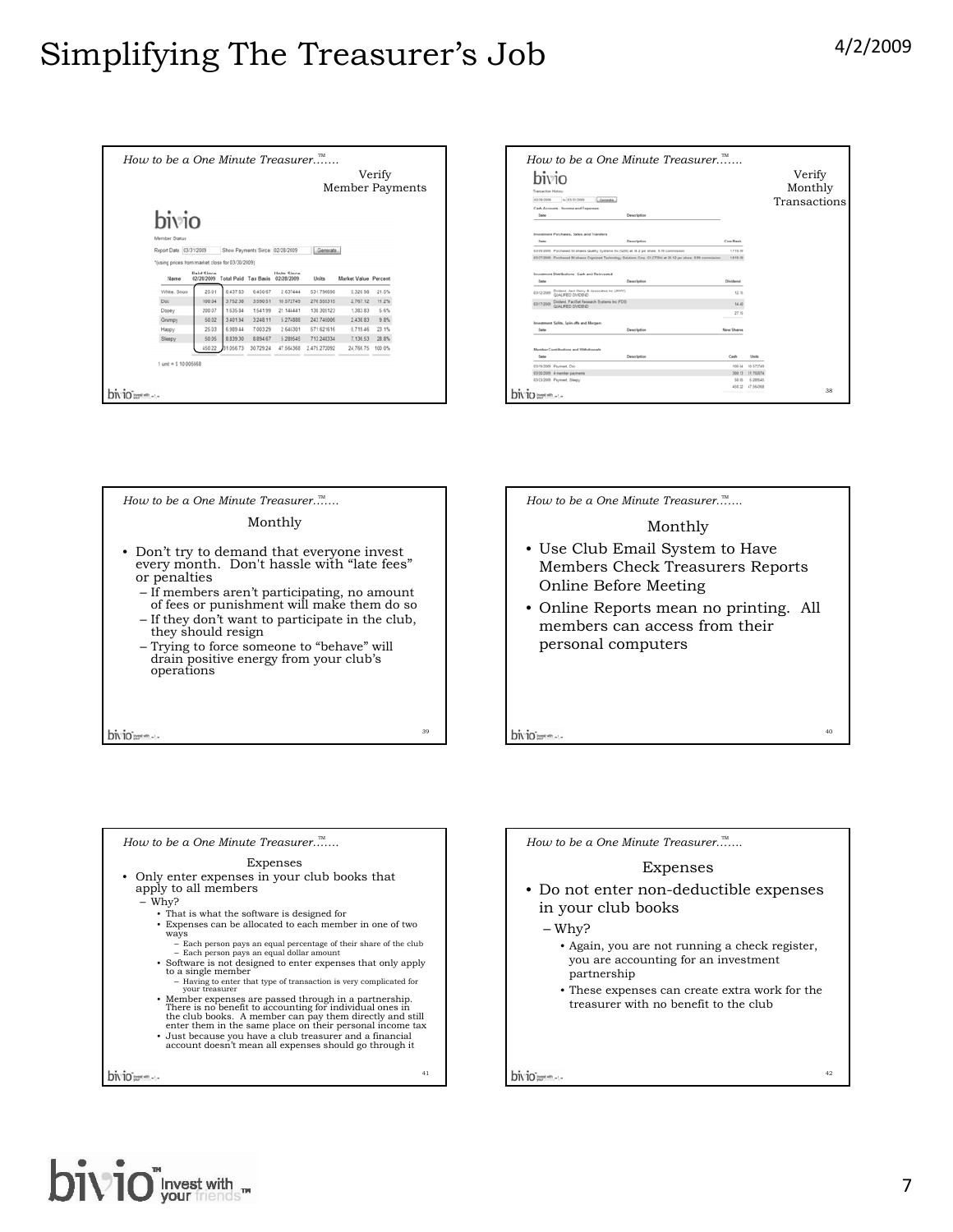







| How to be a One Minute Treasurer                                                                                                                                                                                                                                                                                                                            |    |
|-------------------------------------------------------------------------------------------------------------------------------------------------------------------------------------------------------------------------------------------------------------------------------------------------------------------------------------------------------------|----|
| Energy Investors Partner Up                                                                                                                                                                                                                                                                                                                                 |    |
| Unsure about the price of oil, some investors see master limited partnerships as a way<br>into energy.                                                                                                                                                                                                                                                      |    |
| Savvy portfolio managers, however, have been increasingly drawn to a much<br>overlooked way of investing in energy without worrying about the price of oil and<br>enjoying a fat dividend to boot: master limited partnerships, or MLPs.                                                                                                                    |    |
| More specifically, it's pipeline MLPs that provide the most bang for your buckthe<br>firms are paid through contracts based on how much oil they move, not whether a<br>barrel costs \$147 or \$47. That translates into a steady stream of cash, creating "double"<br>the income and growth with a lot less risk" than other income-producing investments, |    |
| Over the past five years, MLPs have trounced the S&P 500, with the 50 largest<br>partnerships gaining 25 percent as the broad market fell 19 percent.                                                                                                                                                                                                       |    |
| Perhaps the most intriguing aspect of MLPs is the way they're structured. Because<br>they're partnerships, not corporations, they pay out most of their cash to<br>shareholders—and lately that means vields of 4 to 9 percent.                                                                                                                             |    |
| With Treasury bond yields at their lowest levels in years and companies slashing<br>dividends at the fastest pace in 50 years, these pipeline partnerships stand out, says<br>John Cusick, Oppenheimer's MLP analyst                                                                                                                                        |    |
|                                                                                                                                                                                                                                                                                                                                                             |    |
|                                                                                                                                                                                                                                                                                                                                                             |    |
| 47                                                                                                                                                                                                                                                                                                                                                          | bi |



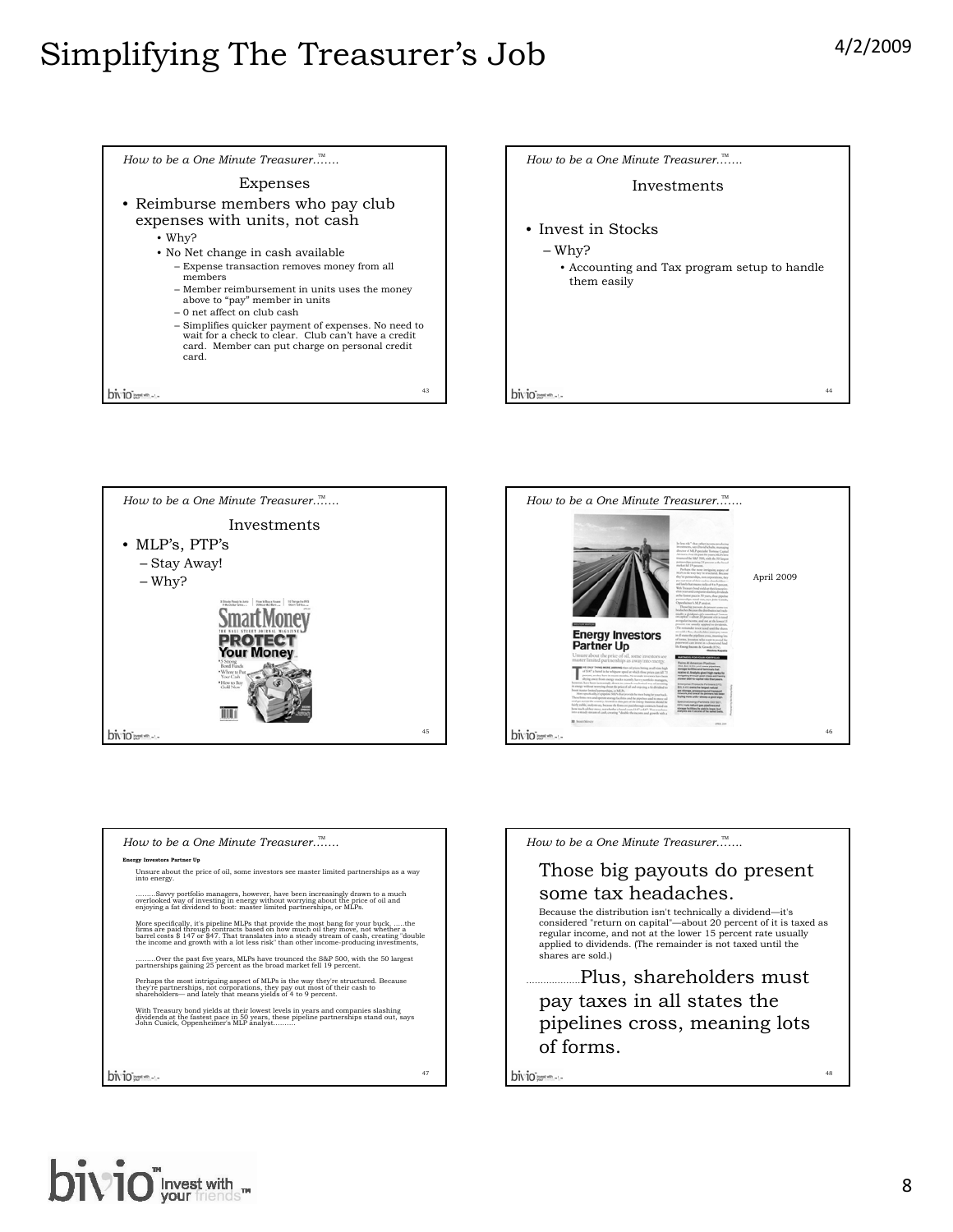How to be a One Minute Treasurer…<sup>™</sup>…… So if your club owned this: It would have to file taxes in all those states AND Each member of your club would have to file taxes in all those states 49 bivio<sub>nnum</sub>...

| How to be a One Minute Treasurer                                                                                                                                                                                                                                                                                                                                                                                                                                                                                                                                                                                       |  |
|------------------------------------------------------------------------------------------------------------------------------------------------------------------------------------------------------------------------------------------------------------------------------------------------------------------------------------------------------------------------------------------------------------------------------------------------------------------------------------------------------------------------------------------------------------------------------------------------------------------------|--|
| Taken From An Actual Support Response to<br>a Club that Had Invested in an MLP                                                                                                                                                                                                                                                                                                                                                                                                                                                                                                                                         |  |
| I suggest that you give a copy of the following to each club member (including those who<br>withdrew during 2008):                                                                                                                                                                                                                                                                                                                                                                                                                                                                                                     |  |
|                                                                                                                                                                                                                                                                                                                                                                                                                                                                                                                                                                                                                        |  |
| (d) A statement that the member K-1's are incomplete. An appropriate portion of<br>the Enbridge tax information should be reported on each member's individual tax<br>return, but properly allocating that information via the member K-1's is something you do not know how to do (and that none of the club account software<br>supports). You should also point out the part of Ira's email<br>indicating that the club and every member may need to file a<br>state tax return in each of the 19 states identified in the<br>Enbridge tax information and that this too is something you<br>do not know how to do. |  |
| You should have the club vote on hiring a qualified tax professional to address the<br>issues you can't handle. If that is not approved, you could insist that someone<br>other than you sign the club tax return. And, of course, insist that the club sell<br>Enbridge.                                                                                                                                                                                                                                                                                                                                              |  |
| 50                                                                                                                                                                                                                                                                                                                                                                                                                                                                                                                                                                                                                     |  |

How to be a One Minute Treasurer…<sup>™</sup>…… Investments • REIT's – Stay Away – http://www.betterinvesting.org/NR/exeres/4895FEEA-F9D4- 416F-BF73-895185BFBC1E.htm – Treasurers list discussion of REIT Entry Jan 2009 – Treasurers list discussion of entering K-1 info 3/3/2009 • Mutual funds and ETF's – More accounting work at tax time – Split yearly dividend entries into qualified/non qualified dividends – Possibly Return of Capital adjustments to club records – Dividends received in January are reported on previous year 1099's • Need to change date • May affect previous year's transactions 51 bivio --------



| How to be a One Minute Treasurer                                                                                                        |    |
|-----------------------------------------------------------------------------------------------------------------------------------------|----|
| Investments                                                                                                                             |    |
| • Reorganization (split, merger, spin-off<br>etc)<br>– Unavoidable<br>- bivio AccountSync will make the<br>necessary accounting entries |    |
| $V10$ installs                                                                                                                          | 53 |



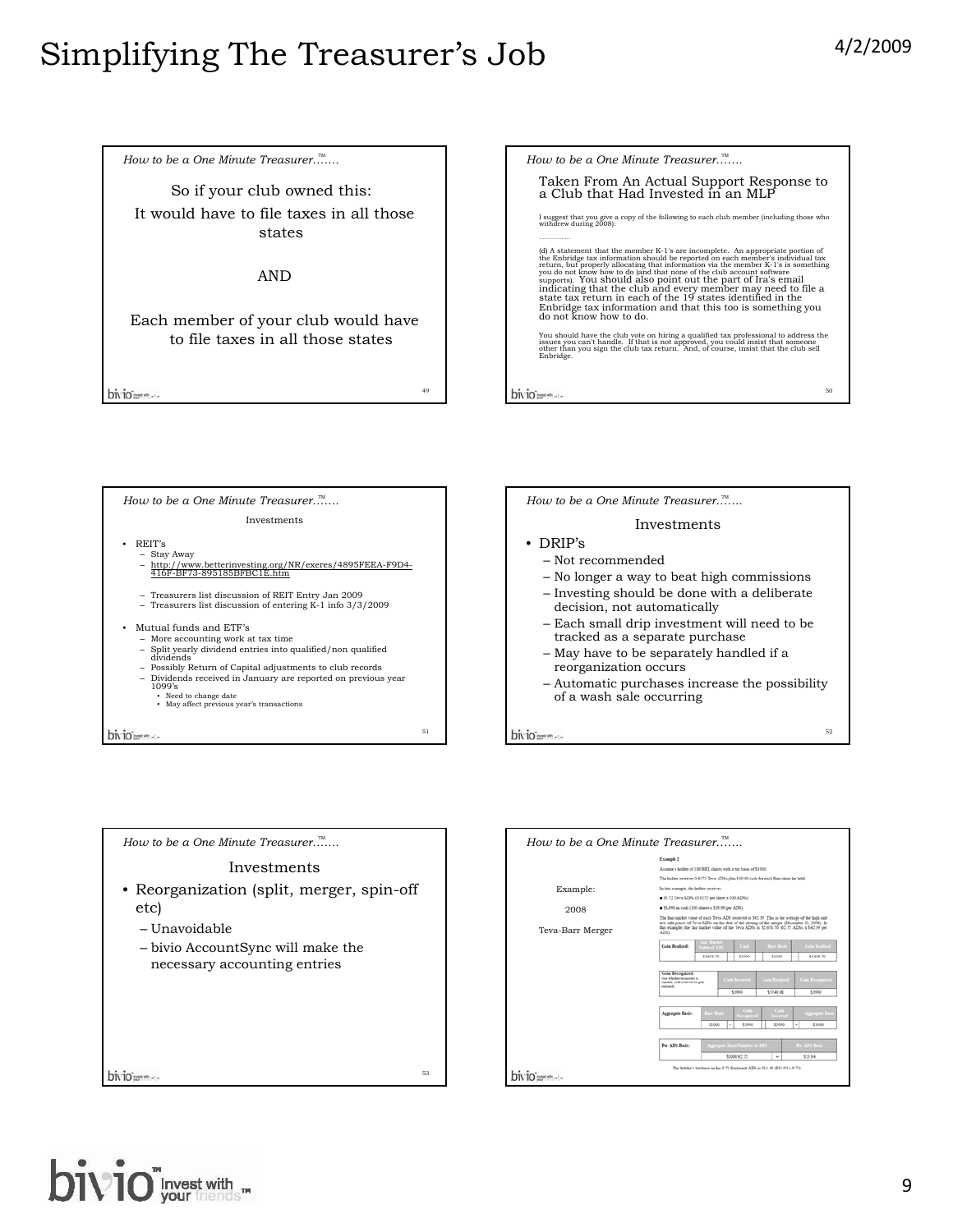











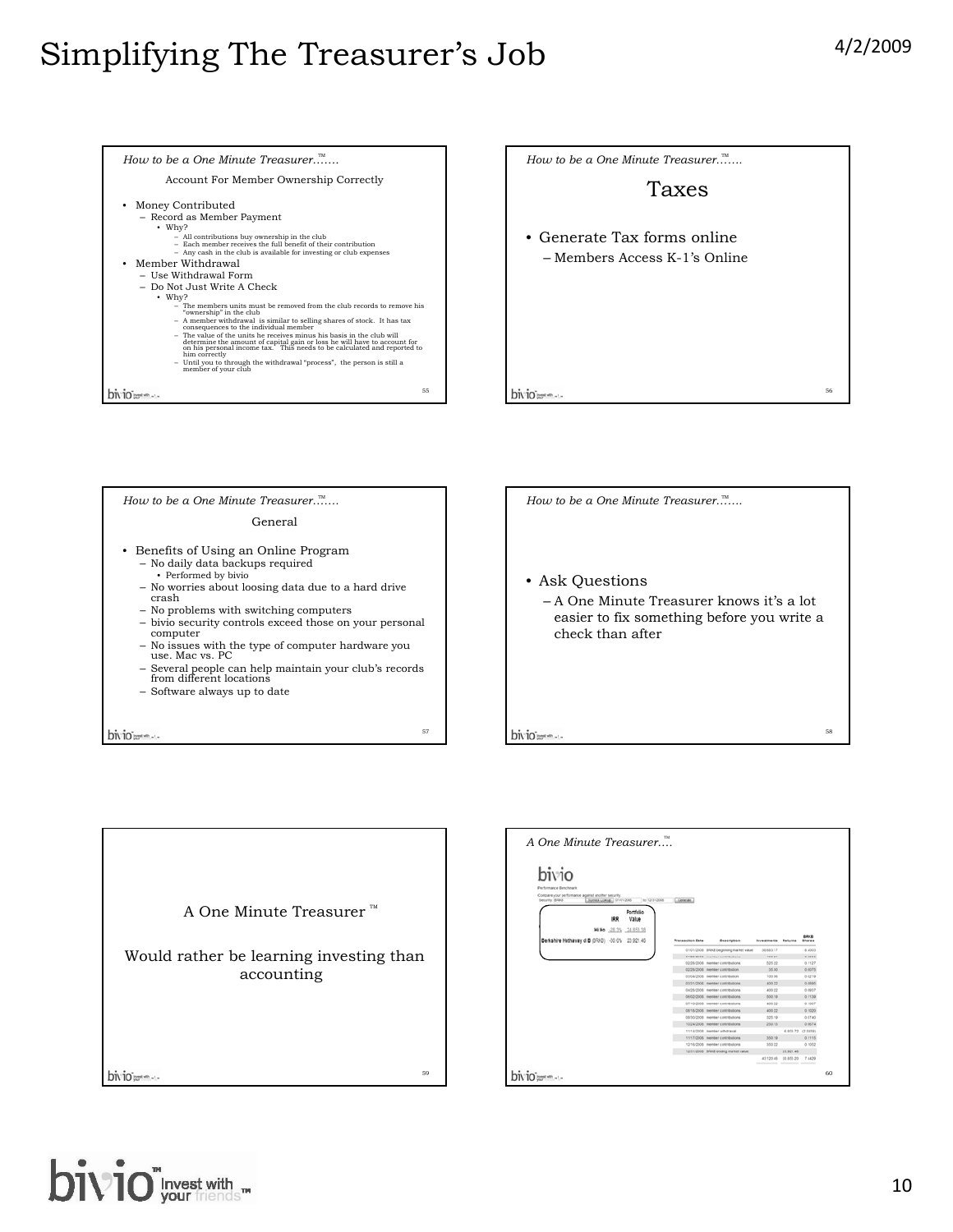









| A One Minute Treasurer."                         |                                                                                                                                                                                                                                |
|--------------------------------------------------|--------------------------------------------------------------------------------------------------------------------------------------------------------------------------------------------------------------------------------|
|                                                  |                                                                                                                                                                                                                                |
|                                                  |                                                                                                                                                                                                                                |
|                                                  |                                                                                                                                                                                                                                |
|                                                  |                                                                                                                                                                                                                                |
|                                                  |                                                                                                                                                                                                                                |
|                                                  |                                                                                                                                                                                                                                |
| Tel The Club Cafe<br>Select Site                 |                                                                                                                                                                                                                                |
| bivio                                            |                                                                                                                                                                                                                                |
| administration<br>communications<br>First title! |                                                                                                                                                                                                                                |
| Files                                            |                                                                                                                                                                                                                                |
| <b>Name W</b>                                    | Last<br>Modified Size                                                                                                                                                                                                          |
| <b>Clinical</b>                                  | 02/25/2009                                                                                                                                                                                                                     |
| Banama                                           | 04062001                                                                                                                                                                                                                       |
| B. Laura, Steph, Vanta Becomput                  | 02/25/2009                                                                                                                                                                                                                     |
| B.Tam, Stell, Tamintenad                         | 02/25/2009                                                                                                                                                                                                                     |
|                                                  | 02/25/2009                                                                                                                                                                                                                     |
| B Lass, Steph ReviewTireDatchute.pdf             |                                                                                                                                                                                                                                |
| B. the Cretinute Treasurer pdf                   |                                                                                                                                                                                                                                |
| B. The Only Performance fourther poli            | 10/31/2007 88849<br>02/13/2007 31849                                                                                                                                                                                           |
|                                                  |                                                                                                                                                                                                                                |
|                                                  |                                                                                                                                                                                                                                |
|                                                  | Declared and political excepted by this years or recreations. These alsesses are relinquiried to release professional ables. When it dubb the additional year in additional and a district of your limited and the transitions |
|                                                  |                                                                                                                                                                                                                                |
|                                                  |                                                                                                                                                                                                                                |
|                                                  |                                                                                                                                                                                                                                |
|                                                  |                                                                                                                                                                                                                                |
|                                                  |                                                                                                                                                                                                                                |
|                                                  |                                                                                                                                                                                                                                |